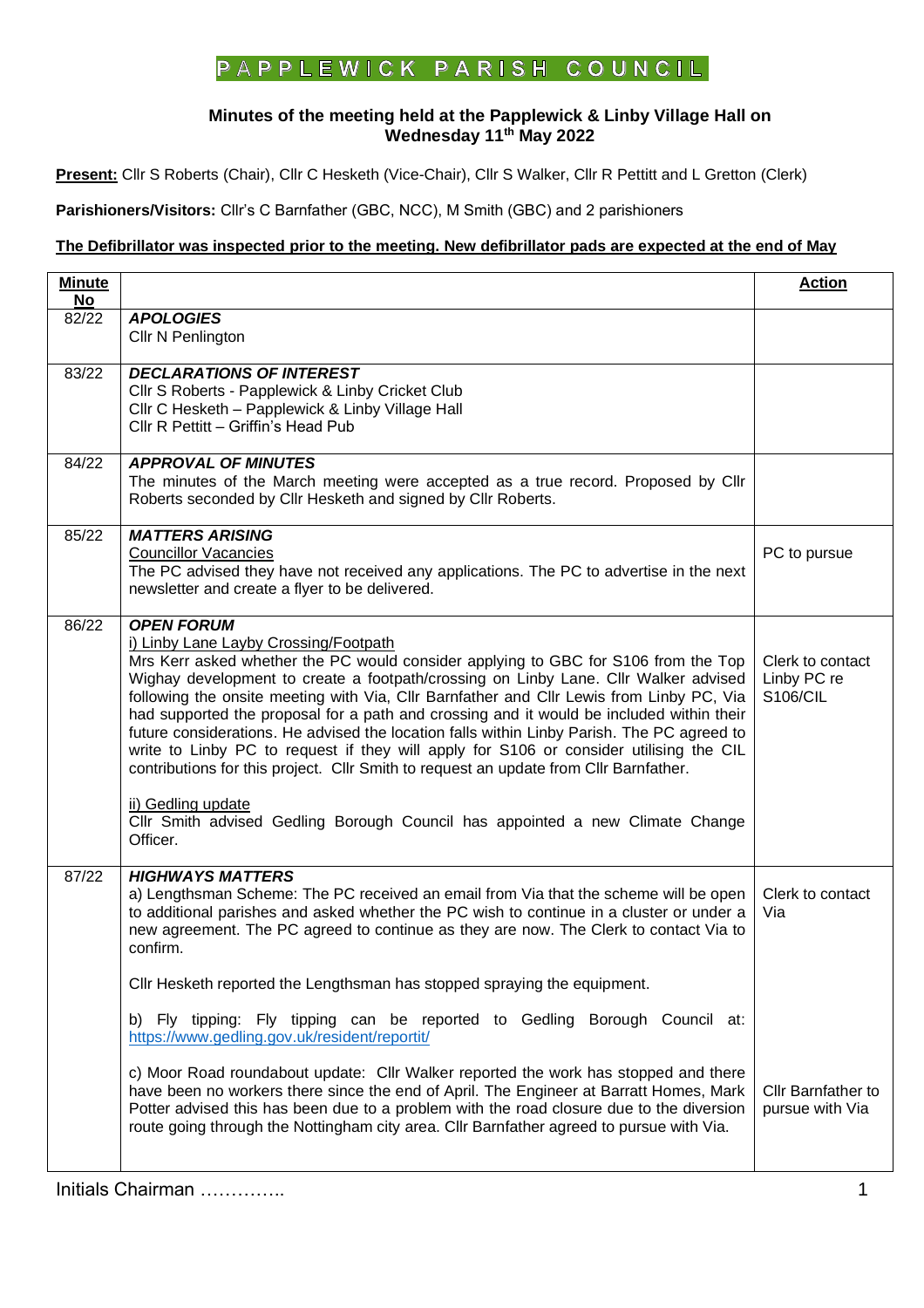|       | CIIr Hesketh advised the flowers for the barrels and the troughs have been ordered from                                                                                                                                                                                                                                                                                                                                                                                                                                                                                                                                                      |                                                                  |
|-------|----------------------------------------------------------------------------------------------------------------------------------------------------------------------------------------------------------------------------------------------------------------------------------------------------------------------------------------------------------------------------------------------------------------------------------------------------------------------------------------------------------------------------------------------------------------------------------------------------------------------------------------------|------------------------------------------------------------------|
| 94/22 | <b>PLANTING/FLOWER DISPLAYS</b><br>Cllr Roberts reported the Best Kept Village Competition will not return this year due to the<br>Organisers' ill health.                                                                                                                                                                                                                                                                                                                                                                                                                                                                                   | Cllr Hesketh to<br>order plants                                  |
| 93/22 | <b>HEDGING ON PLAYING FIELD - UPDATE</b><br>Cllr Walker confirmed he has spoken to Stuart Marshall who has agreed to the hedge<br>being planted. He advised the work will take place between November and April now and<br>funding is from the Papplewick Environment & Community Fund. He advised he has<br>spoken to Jonathan Rhodes re: carrying out the groundwork and will approach the Young<br>Farmers to plant the hedge.                                                                                                                                                                                                            | Cllr Walker to<br>pursue with J<br>Rhodes & the<br>Young Farmers |
| 92/22 | <b>REMOVAL OF TREE FROM THE PLAYING FIELD</b><br>The PC reported that a tree has been cut down outside of one of the houses that backs<br>on to the Playing Field. The Clerk to write to the resident to request further information.                                                                                                                                                                                                                                                                                                                                                                                                        | Clerk to write to<br>resident                                    |
| 91/22 | <b>PAPPLEWICK ENVIRONMENT &amp; COMMUNITY FUND UPDATE</b><br>Seat at Stanker Hill on order.<br>Wildflowers - Cllr Walker advised a resident approached the PC after seeing the article in<br>the newsletter. He advised his company could assist with providing the wildflowers. Cllr<br>Walker to pursue.                                                                                                                                                                                                                                                                                                                                   | Cllr Walker to<br>pursue.                                        |
| 90/22 | <b>ANTISOCIAL BEHAVIOUR IN THE PARISH / DEPLOYING SIGNS</b><br>Nothing to report. Signs to go away - Cllr Hesketh to contact Mr Fairholme re: storage                                                                                                                                                                                                                                                                                                                                                                                                                                                                                        | Cllr Hesketh to<br>pursue                                        |
|       | CIIr Hesketh reported she visited various skateparks with CIIr Penlington and acquired<br>information on which designs might be suitable for Papplewick. Cllr Hesketh advised it is<br>important that the PC are aware that the new skatepark will require ongoing maintenance,<br>as some of the parks they visited were only a few years old and were starting to show<br>cracks. Three alternative plans have been circulated to all those who expressed an<br>interest in the project and some responses have been received. Cllr Penlington is waiting<br>for a response from GBC regarding whether they will need planning permission. | Cllr Penlington to<br>pursue with GBC                            |
| 89/22 | <b>WHEELED ACTIVITY RAMP (SKATEPARK) UPDATE</b><br>The PC advised they have received £2706.00 for scrapping the skatepark, which will go<br>towards the new equipment. The PC thanked Gary Fairholme, John Cundy and Ben<br>Cundy for their help.                                                                                                                                                                                                                                                                                                                                                                                            |                                                                  |
| 88/22 | <b>WEBSITE UPDATE</b><br>CIIr Walker advised he has been liaising with Mr Briggs re the playing field section on the<br>website and he will carry out maintenance shortly along with collating information on<br>usage and clicks. Cllr Hesketh reported she had some issues with bugs which Cllr Walker<br>agreed to pursue with Mr Briggs.                                                                                                                                                                                                                                                                                                 | Cllr Walker to<br>pursue                                         |
|       | contact Via.<br>ii) Moor Road Sign – Cllr Pettitt advised the sign has come apart and needs replacing as<br>it's a safety hazard. The Clerk to report to Gedling BC.                                                                                                                                                                                                                                                                                                                                                                                                                                                                         | Clerk to pursue<br>Clerk to pursue                               |
|       | f) Other Matters<br>i) Blocked kerb - Cllr Walker advised at the entrance to the former lido, the holes in the<br>kerb are completely blocked and need clearing out. Clerk to contact Via.<br>ii) Drain outside the Village Hall - Cllr Hesketh advised the drain is blocked. Clerk to                                                                                                                                                                                                                                                                                                                                                       | Clerk to pursue                                                  |
|       | e) Proposed Crossing, Linby Lane - updated<br>Discussed in Open Forum 86/22 i)                                                                                                                                                                                                                                                                                                                                                                                                                                                                                                                                                               |                                                                  |
|       | d) Blidworth Waye flooding (bend at Hall Lane): The PC advised no further issues. When<br>it rains heavily, the area floods but does drain away after a day or two. Cllr Barnfather<br>advised he has spoken to Via who agree to inspect and if necessary clear the drains. No<br>further action at this time.                                                                                                                                                                                                                                                                                                                               |                                                                  |

Initials Chairman ………….. 2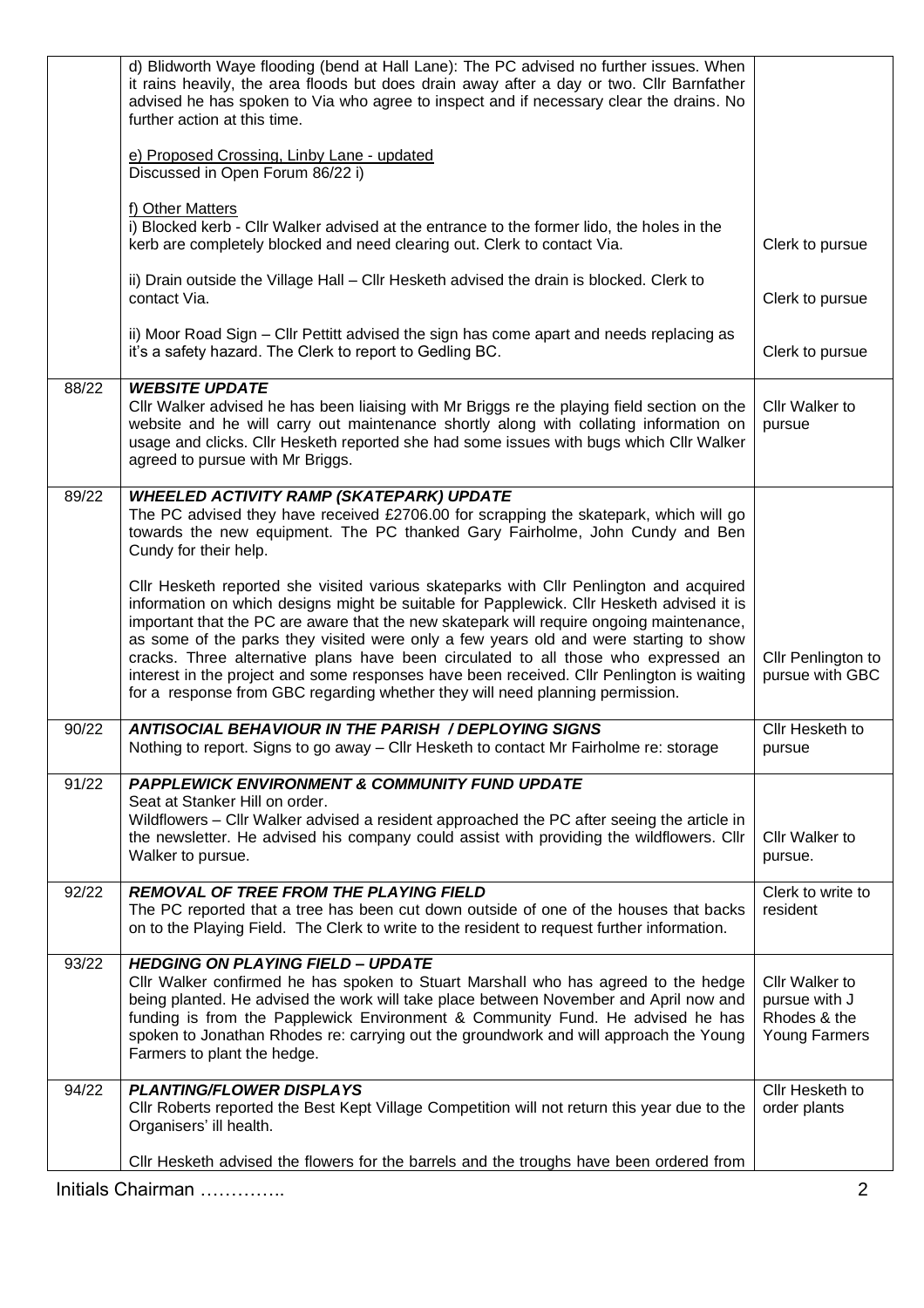|        | Reuben Shaws and will cost up to £350.00. The flowers will be a red, white and blue<br>theme for the Queen's Jubilee.                                                                                                                                                                                                                                                                                                                                                                                                                                              |                                                                  |
|--------|--------------------------------------------------------------------------------------------------------------------------------------------------------------------------------------------------------------------------------------------------------------------------------------------------------------------------------------------------------------------------------------------------------------------------------------------------------------------------------------------------------------------------------------------------------------------|------------------------------------------------------------------|
|        | Via has advised the PC should not use lamppost 2 and asked that the bracket be moved<br>to lamppost 11. Cllr Hesketh has questioned this as the lamppost was reported as safe<br>after the inspection last autumn and was used for the Christmas displays. She awaits a<br>response. Cllr Hesketh advised her partner, Dave has offered to pay for the flowers in the<br>lamp post planters. The PC thank him for his kind donation.                                                                                                                               | Cllr Hesketh to<br>pursue with Via                               |
|        | £150 is allocated towards the plants in the playing field planters. Cllr Hesketh to contact<br>Shirley Nurseries.                                                                                                                                                                                                                                                                                                                                                                                                                                                  | Cllr Hesketh to<br>order plants from<br><b>Shirley Nurseries</b> |
|        | The flowers will be delivered on Friday 20 <sup>th</sup> May, so VOLUNTEERS ARE NEEDED for<br>planting over that weekend. If anyone would like to help, please contact the Clerk at<br>clerk@papplewick.org                                                                                                                                                                                                                                                                                                                                                        |                                                                  |
| 95/22  | <b>QUEEN'S JUBILEE CELEBRATIONS</b><br>Events include:                                                                                                                                                                                                                                                                                                                                                                                                                                                                                                             |                                                                  |
|        | Thursday 2 <sup>nd</sup> June:<br>History of the village talk, 10am service, St James' Church Papplewick<br>Lighting of the Beacon, 9:15pm, Top Cross, Linby                                                                                                                                                                                                                                                                                                                                                                                                       |                                                                  |
|        | Friday 3rd June:<br>Live Music from Area 51, Pie & Pea Supper, Bar, 7pm - 11pm - £5 entry, Papplewick &<br>Linby Village Hall - Tickets available from pandlvillagehall@hotmail.co.uk                                                                                                                                                                                                                                                                                                                                                                              |                                                                  |
|        | Saturday 4 <sup>th</sup> June:<br>Hanson House Craft Event, Maypole dancing, 10am - 2pm, Free entry<br>Open Day at Brooke Farm, cake competition 10am - 1pm<br>Afternoon Tea, performance by The Daisy Belles, 1pm - 4pm, Bar, £5 entry, Papplewick<br>& Linby Village Hall - Tickets available from pandlvillagehall@hotmail.co.uk<br>Hog Roast, games and activities for all the family, 5:30pm, Hall Farm, Linby, Free event<br>Live Entertainment, Gary Priestley, 8.30pm, The Griffin's Head Pub, Papplewick                                                  |                                                                  |
|        | Sunday 5 <sup>th</sup> June:<br>Jubilee Celebration Service, 10am, St Michael's Church, Linby<br>Linby Street Party, 1pm, bring your own food and drink, Service Road<br>Papplewick Street-Style Party, 1pm - 4pm, Bar, live music, ice-cream, bouncy castle,<br>bring your own food, Papplewick & Linby Village Hall (Carpark)                                                                                                                                                                                                                                    |                                                                  |
| 96/22  | <b>PARKING ON MAIN STREET UPDATE</b><br>The Clerk advised that PC Brennan reported that at the time he visited Main Street, the<br>vehicle was not blocking access for pedestrians. He advised that with regards to police<br>powers, it only becomes an obstruction when someone is obstructed and they cannot<br>make them move the vehicle until someone is obstructed at that time. The Parish Council<br>commented they were unable to assist any further in this matter.<br>Mrs Kerr asked the PC to consider including these issues in the next newsletter. |                                                                  |
| 97/22  | <b>REGISTERING THE DEFIBRILLATOR UPDATE</b>                                                                                                                                                                                                                                                                                                                                                                                                                                                                                                                        | Cllr Roberts to                                                  |
|        | Cllr Roberts to pursue                                                                                                                                                                                                                                                                                                                                                                                                                                                                                                                                             | pursue                                                           |
| 98/22  | <b>BONFIRE EVENT 2022</b><br>CIIr Hesketh reported the Village Hall have agreed to actively take part. This year the<br>bonfire will be run by Papplewick PC, Linby PC and the Village Hall.                                                                                                                                                                                                                                                                                                                                                                       |                                                                  |
| 99/22  | PC FILING CABINET TO COLLECT - UPDATE<br>Awaiting storage container                                                                                                                                                                                                                                                                                                                                                                                                                                                                                                |                                                                  |
| 100/22 | <b>CORRESPONDENCE RECEIVED</b><br>All correspondence had been circulated to the Parish Council prior to the meeting.                                                                                                                                                                                                                                                                                                                                                                                                                                               |                                                                  |
|        | Initials Chairman                                                                                                                                                                                                                                                                                                                                                                                                                                                                                                                                                  | 3                                                                |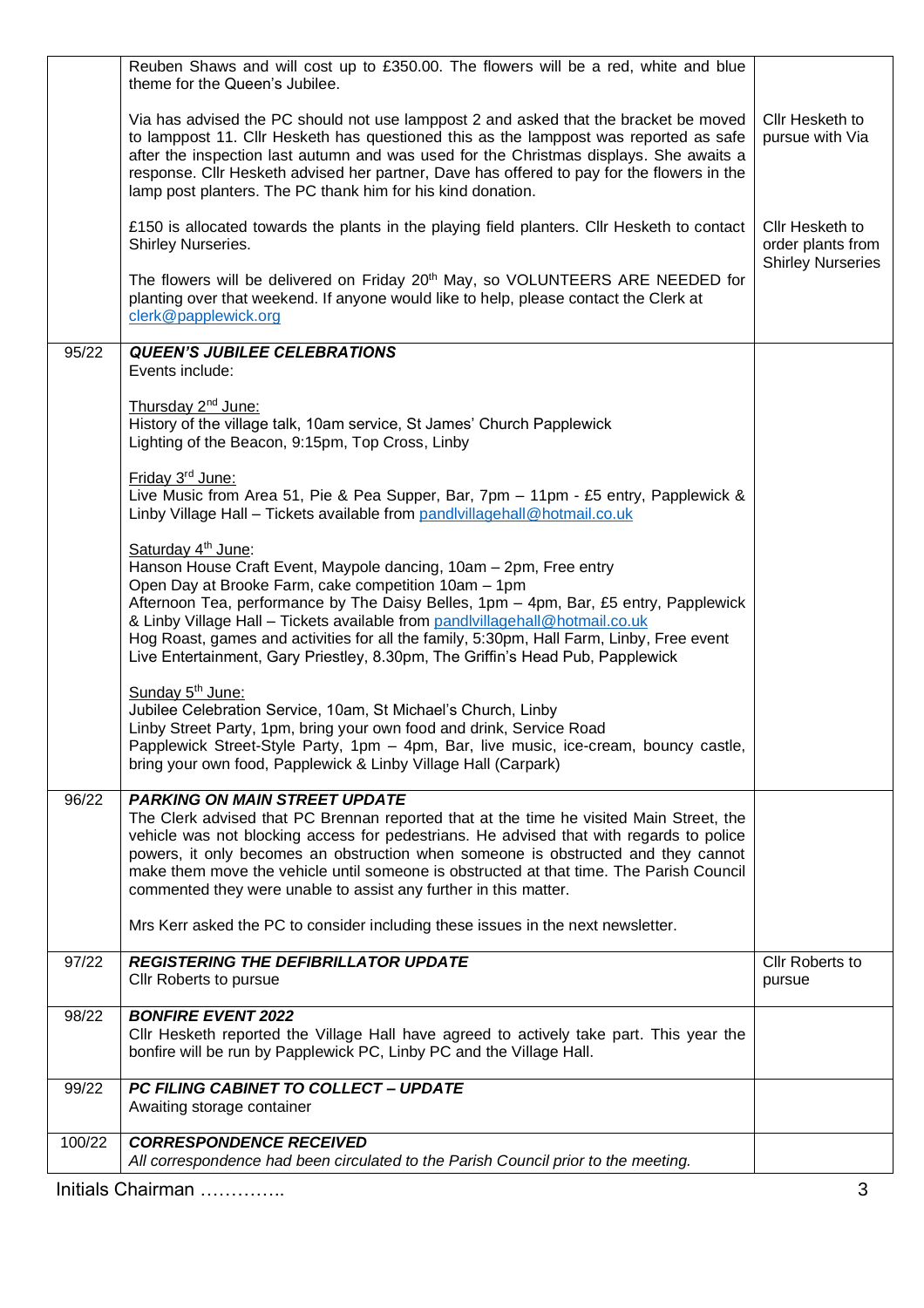| 101/22 |                                                                                         | <b>PLANNING MATTERS</b>                                                                                         |                   |                 |  |
|--------|-----------------------------------------------------------------------------------------|-----------------------------------------------------------------------------------------------------------------|-------------------|-----------------|--|
|        | i) New applications:                                                                    |                                                                                                                 |                   |                 |  |
|        |                                                                                         |                                                                                                                 |                   |                 |  |
|        | 2022/0196 30 Forest Lane, Papplewick                                                    |                                                                                                                 |                   |                 |  |
|        |                                                                                         | Proposal: Proposed two storey front extension to form two feature gables with glazed                            |                   |                 |  |
|        |                                                                                         | entrance infill, single storey rear extension to provide open plan kitchen/dining facilities                    |                   |                 |  |
|        |                                                                                         | and hip to gable rear roof extension to accommodate a total of five bedrooms                                    |                   |                 |  |
|        |                                                                                         |                                                                                                                 |                   |                 |  |
|        | PC Comments: Papplewick Parish Council have no objection to the above application.      |                                                                                                                 |                   |                 |  |
|        | One of our Councillors advised the property is affected by subsidence and they had      |                                                                                                                 |                   |                 |  |
|        | concerns about the overall strength/safety of the property.                             |                                                                                                                 |                   |                 |  |
|        |                                                                                         |                                                                                                                 |                   |                 |  |
|        | 2022/0450 9a and 9b Main Street, Papplewick                                             |                                                                                                                 |                   |                 |  |
|        | Proposal: Proposed internal works to facilitate the conversion of 9A and 9B Main Street |                                                                                                                 |                   |                 |  |
|        | back into one dwelling, external repair works.                                          |                                                                                                                 |                   |                 |  |
|        |                                                                                         |                                                                                                                 |                   |                 |  |
|        | PC Comments: No Objections                                                              |                                                                                                                 |                   |                 |  |
|        |                                                                                         |                                                                                                                 |                   |                 |  |
|        | ii) Land off Hayden Lane, Access & 135 Dwellings                                        |                                                                                                                 |                   |                 |  |
|        |                                                                                         | 2022/0501 Land off Hayden Lane, Linby, Nottinghamshire                                                          |                   |                 |  |
|        |                                                                                         | Proposal: Full planning permission for 135 dwellings with access from Delia Avenue and                          |                   |                 |  |
|        | Dorothy Avenue                                                                          |                                                                                                                 |                   |                 |  |
|        |                                                                                         |                                                                                                                 |                   |                 |  |
|        |                                                                                         | V2022/0501 Land off Hayden Lane (Ashfield District Council Application)                                         |                   |                 |  |
|        | Proposal: Access from Delia Avenue and Dorothy for 135 Dwellings                        |                                                                                                                 |                   |                 |  |
|        |                                                                                         |                                                                                                                 |                   |                 |  |
|        | Cllr Barnfather advised the site is in Gedling's local plan, allocated for residential  |                                                                                                                 |                   |                 |  |
|        | development approved by an independent planning inspectorate, and the only access is    |                                                                                                                 |                   |                 |  |
|        |                                                                                         | through Ashfield. Delia Avenue and Dorothy Avenue are currently both cul de sacs but                            |                   |                 |  |
|        | are designed to be opened up to access that site eventually. He advised the issues      |                                                                                                                 |                   |                 |  |
|        | between the two Councils is that the S106 monies and CIL (Community Infrastructure      |                                                                                                                 |                   |                 |  |
|        | Levy) contributions from the developer will go to Gedling Borough Council and not       |                                                                                                                 |                   |                 |  |
|        | Ashfield District Council, when the impact of this development will be in Ashfield.     |                                                                                                                 |                   |                 |  |
|        |                                                                                         |                                                                                                                 |                   |                 |  |
|        | The PC commented they do not object to the applications, however they do have           |                                                                                                                 |                   | Clerk to submit |  |
|        |                                                                                         | concerns re traffic congestion and the impact on green infrastructure such as Moor Pond                         |                   | response to GBC |  |
|        |                                                                                         | Wood and the Papplewick Playing Field. The PC asked the Clerk to submit these                                   |                   | & ADC           |  |
|        | comments to both Councils.                                                              |                                                                                                                 |                   |                 |  |
| 102/22 | <b>PARISH COUNCIL ACCOUNTS</b>                                                          |                                                                                                                 |                   |                 |  |
|        |                                                                                         | a. Current Account balance                                                                                      |                   |                 |  |
|        |                                                                                         |                                                                                                                 |                   |                 |  |
|        | £64,712.81                                                                              |                                                                                                                 |                   |                 |  |
|        |                                                                                         |                                                                                                                 |                   |                 |  |
|        | b. Payments & Receipts                                                                  |                                                                                                                 |                   |                 |  |
|        | Payments:                                                                               |                                                                                                                 |                   |                 |  |
|        |                                                                                         |                                                                                                                 |                   |                 |  |
|        | <b>Date</b>                                                                             | <b>Details</b>                                                                                                  | <b>Amount</b>     |                 |  |
|        | 16/03/22                                                                                | NALC - Subs                                                                                                     | £141.90           |                 |  |
|        | 24/03/22                                                                                | E Gretton - Reimburse for stationery                                                                            | £4.60             |                 |  |
|        | 28/03/22<br>29/03/22                                                                    | Papplewick & Linby Village Hall - Hire 12/1 & 09/03<br>C Hesketh - Reimburse for decorations for Queens Jubilee | £36.00<br>£163.80 |                 |  |
|        | 01/04/22                                                                                | E Gretton - March wages & home office expenses (incl. back pay)                                                 | £522.36           |                 |  |
|        | 13/04/22                                                                                | Proweb - Unix hosting (Moorpond) Annual                                                                         | £80.00            |                 |  |
|        | 13/04/22                                                                                | Reuben Shaw - Self watering planter                                                                             | £344.40           |                 |  |
|        | 13/04/22                                                                                | Malfords - Grass cutting                                                                                        | £60.00            |                 |  |
|        | 13/04/22                                                                                | NALC - Fighting Climate Change Event - 25th May                                                                 | £51.71            |                 |  |
|        | 19/04/22                                                                                | BHIB Insurance - Parish Council annual insurance                                                                | £2,031.09         |                 |  |
|        | 19/04/22                                                                                | npower - Christmas lights usage                                                                                 | £22.61            |                 |  |
|        | 26/04/22                                                                                | Robert Collingham (Combs Farm) Lt - 20 ft container & padlock                                                   | £4,620.00         |                 |  |
|        | 26/04/22                                                                                | A Dobb - Compensation for child's damaged clothing                                                              | £50.00            |                 |  |
|        | 01/05/22                                                                                | E Gretton - Apr wages & home office expenses                                                                    | £521.30           |                 |  |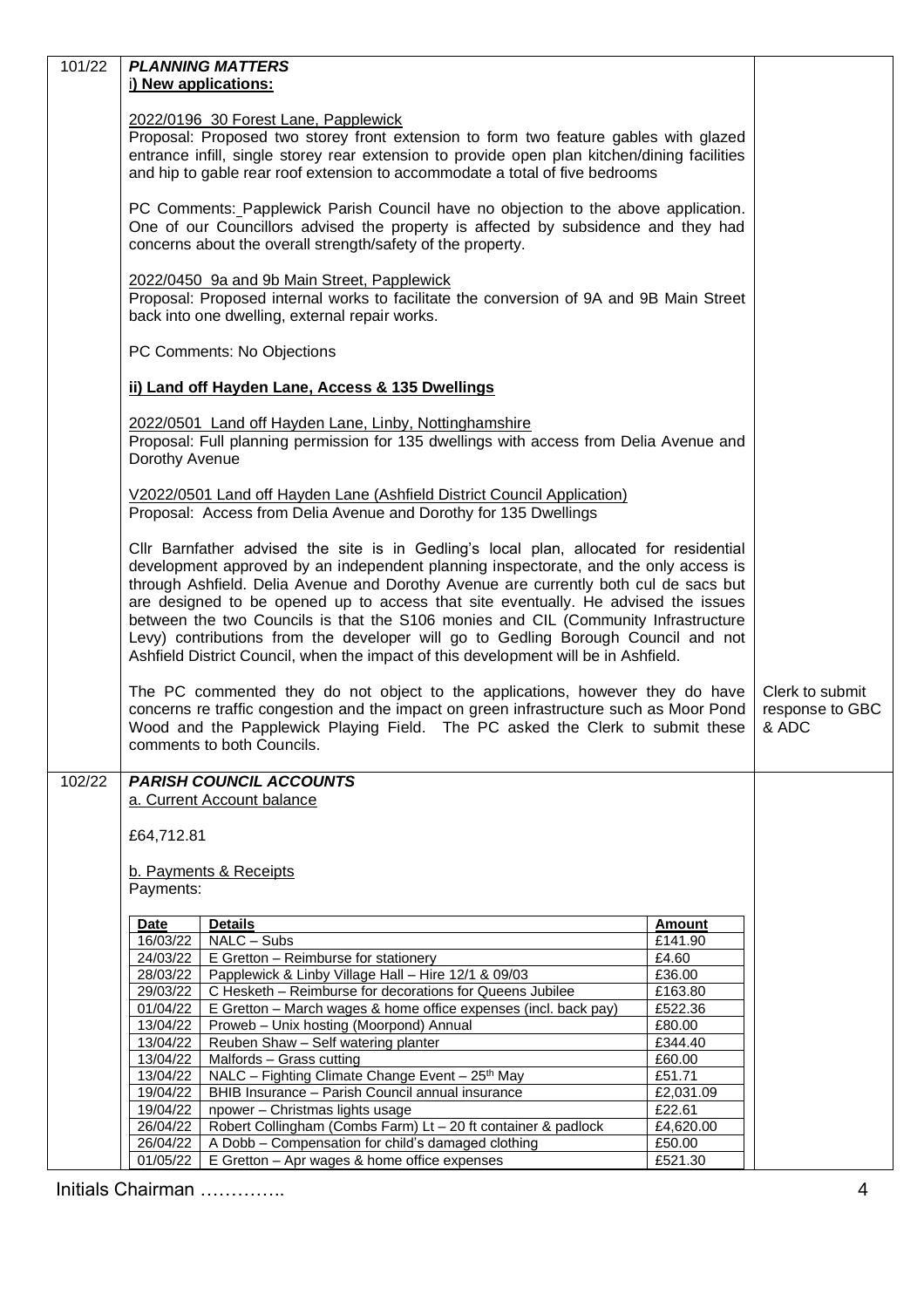|         | 03/05/22                            | Scot-Petshop - Ecohound Dog Waste bags                                                                                                                                                                                                                                                                                                                                                                                                                                                                 | £24.00        |
|---------|-------------------------------------|--------------------------------------------------------------------------------------------------------------------------------------------------------------------------------------------------------------------------------------------------------------------------------------------------------------------------------------------------------------------------------------------------------------------------------------------------------------------------------------------------------|---------------|
|         | 05/04/22                            | Barrie Woodcock - Internal Audit                                                                                                                                                                                                                                                                                                                                                                                                                                                                       | £131.25       |
|         |                                     | <b>TOTAL</b>                                                                                                                                                                                                                                                                                                                                                                                                                                                                                           | £8,805.02     |
|         | Receipts:                           |                                                                                                                                                                                                                                                                                                                                                                                                                                                                                                        |               |
|         | <b>Date</b>                         | <b>Details</b>                                                                                                                                                                                                                                                                                                                                                                                                                                                                                         | <b>Amount</b> |
|         | 29/03/22                            | NCC (Cllr Chris Barnfather) - Donation for The Queen's Jubilee<br>Celebrations                                                                                                                                                                                                                                                                                                                                                                                                                         | £200.00       |
|         | 14/04/22                            | Briggs Metals Limited - Payment for scrapping the Skatepark                                                                                                                                                                                                                                                                                                                                                                                                                                            | £2,706.00     |
|         | 26/04/22                            | Gedling Borough Council - Precept                                                                                                                                                                                                                                                                                                                                                                                                                                                                      | £19,905.00    |
|         |                                     | <b>TOTAL</b>                                                                                                                                                                                                                                                                                                                                                                                                                                                                                           | £22,811.00    |
|         | the Chair, S Roberts                | c. Approval the Approval of Exemption Certificate<br>The PC agreed and approved the Exemption Certificate. The Certificate was signed by<br>d) Internal Audit Report                                                                                                                                                                                                                                                                                                                                   |               |
|         |                                     | The internal audit has been carried out by Barrie Woodcock. There were no matters<br>arising from the 2021/2022 internal audit.                                                                                                                                                                                                                                                                                                                                                                        |               |
|         |                                     | Mr Woodcock advised he is retiring this year; therefore, the PC will need to appoint a new<br>internal auditor for 2022/2023.                                                                                                                                                                                                                                                                                                                                                                          |               |
|         |                                     | e) Approval of Annual Governance Statement 2021/2022<br>The Annual Governance Statement was circulated to the Parish Council prior to the<br>meeting. The PC agreed and approved the Annual Governance Statement. The<br>document was signed by the Chair S Roberts                                                                                                                                                                                                                                    |               |
|         | Chair, S Roberts                    | f) Approval of Accounting Statements 2021/2022<br>The Accounting Statement was circulated to the Parish Council prior to the meeting. The<br>PC agreed and approved the Accounting Statements. The document was signed by the                                                                                                                                                                                                                                                                          |               |
| 103/222 | <b>PLAYING FIELD</b>                | a) General - vandalism & litter<br>No issues other than the unauthorised removal of a tree (see 92/22), Cllr Penlington to<br>complete inspection report.<br>b) Inspection report, risk assessments and handover<br>Cllr Penlington to hand over to Cllr Roberts                                                                                                                                                                                                                                       |               |
|         | No updates                          | c) Playing field working party update                                                                                                                                                                                                                                                                                                                                                                                                                                                                  |               |
|         | d) Container update<br>and useable. | CIIr Walker reported the PC agreed it was better value to spend more and get a better,<br>newer container which has laminate flooring instead of plywood, more ventilation and will<br>not require repainting immediately. Miner 2 Major agreed to fund the additional cost, and<br>the PC will contribute the £600.00 allocated from the donation from CIIr Barnfather. The<br>Container should be delivered next week. Cllr Walker confirmed the base in now installed                               |               |
| 104/22  | Village Hall.                       | <b>REPRESENTATIVE REPORTS</b><br>a) Village Hall: Cllr Hesketh reported they still have the two voluntary positions for a<br>Health & Safety Representative and Secretary. She reported the cleaner is unavailable<br>for the next month due to health reasons. Cllr Hesketh advised that bookings are up.<br>Unfortunately, almost all the fire doors need repairing or replacing and this is their number<br>one priority. Cllr Pettitt advised he can provide a recommendation and will contact the |               |
|         |                                     | b) Moor Pond Wood: Cllr Walker reported that around 70 trees need work and some have                                                                                                                                                                                                                                                                                                                                                                                                                   |               |

Initials Chairman ………….. 5